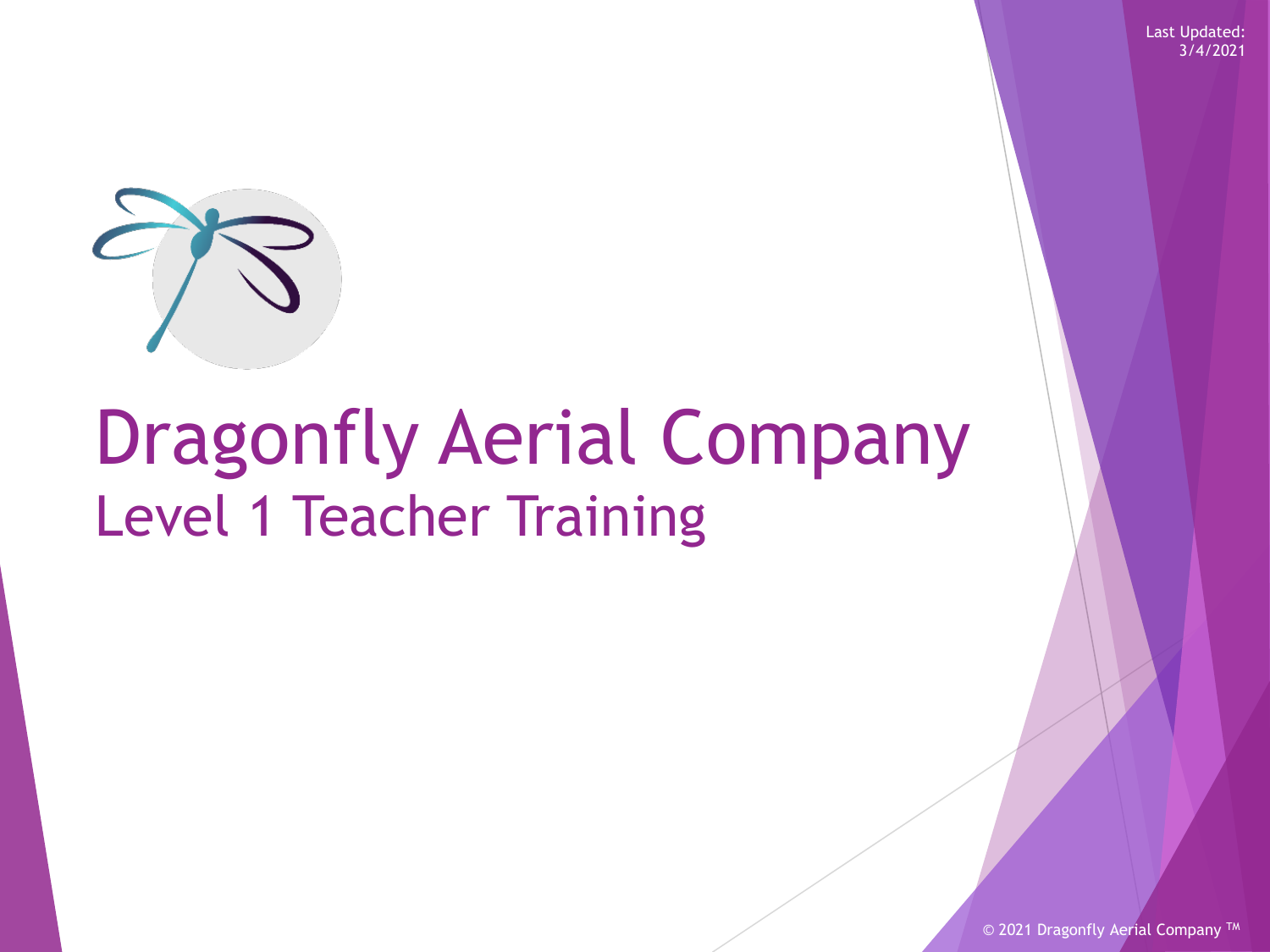# Session 5 Last Updated:

#### **Introduction Activity**

- **Introduction**
- What do you remember from last week?

#### **Agenda**

- **Review**
- Elements of Aerial Rigging
- Shock Load
- **Safety Ratios**
- Hardware
- D:d Ratio
- Wraps and Bridles
- Warm Up by Holly
- Review: Crochet & Double Knee Drills/Climb
- Focus: Single Tail Lock & Double Foot Lock
- Cool Down by Maya

3/4/2021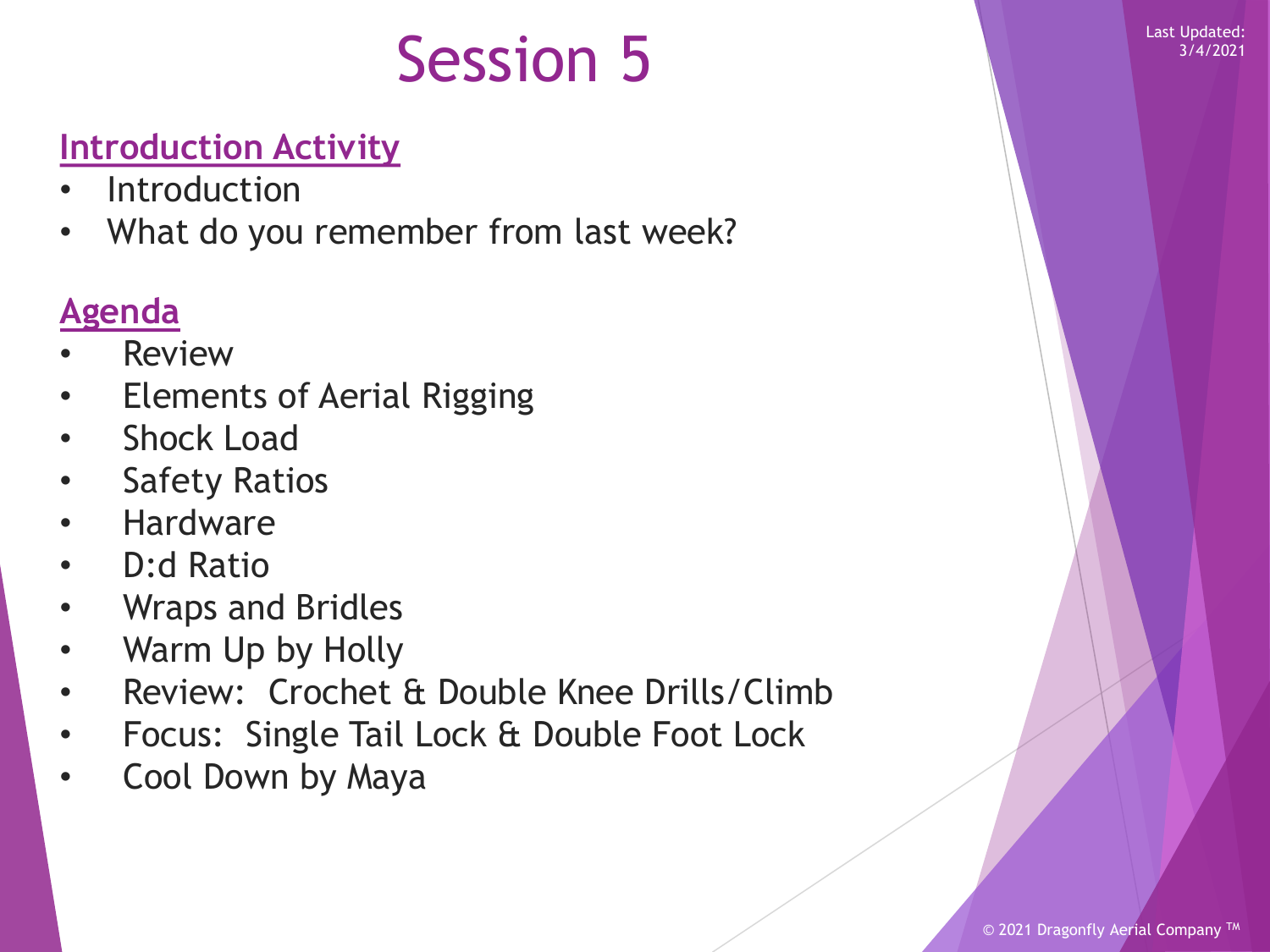## Session 4 Review Quiz Netwith the Mass Updated:

#### **Free Response:**

- 1. What are the three elements that must be present for a Teach-Student Contract to be a success?
- 2. What are the three types of boundaries a teacher must maintain? Examples?
- 3. Give some examples of Respecting the Art Form
- 4. Give some examples of Diminishing the Art Form
- 5. Resistance is a form of
- 6. The root of fear is lack of
- 7. What are the four categories of resistance?
- 8. Name of the different influencing factors that can impact a students learning experience? (Know Your Students)
- 9. Name some of the challenges/fears a student might encounter while taking an aerial class?
- 10. What are the six Classroom Management tips for preventing catastrophic falls in your class?

3/4/2021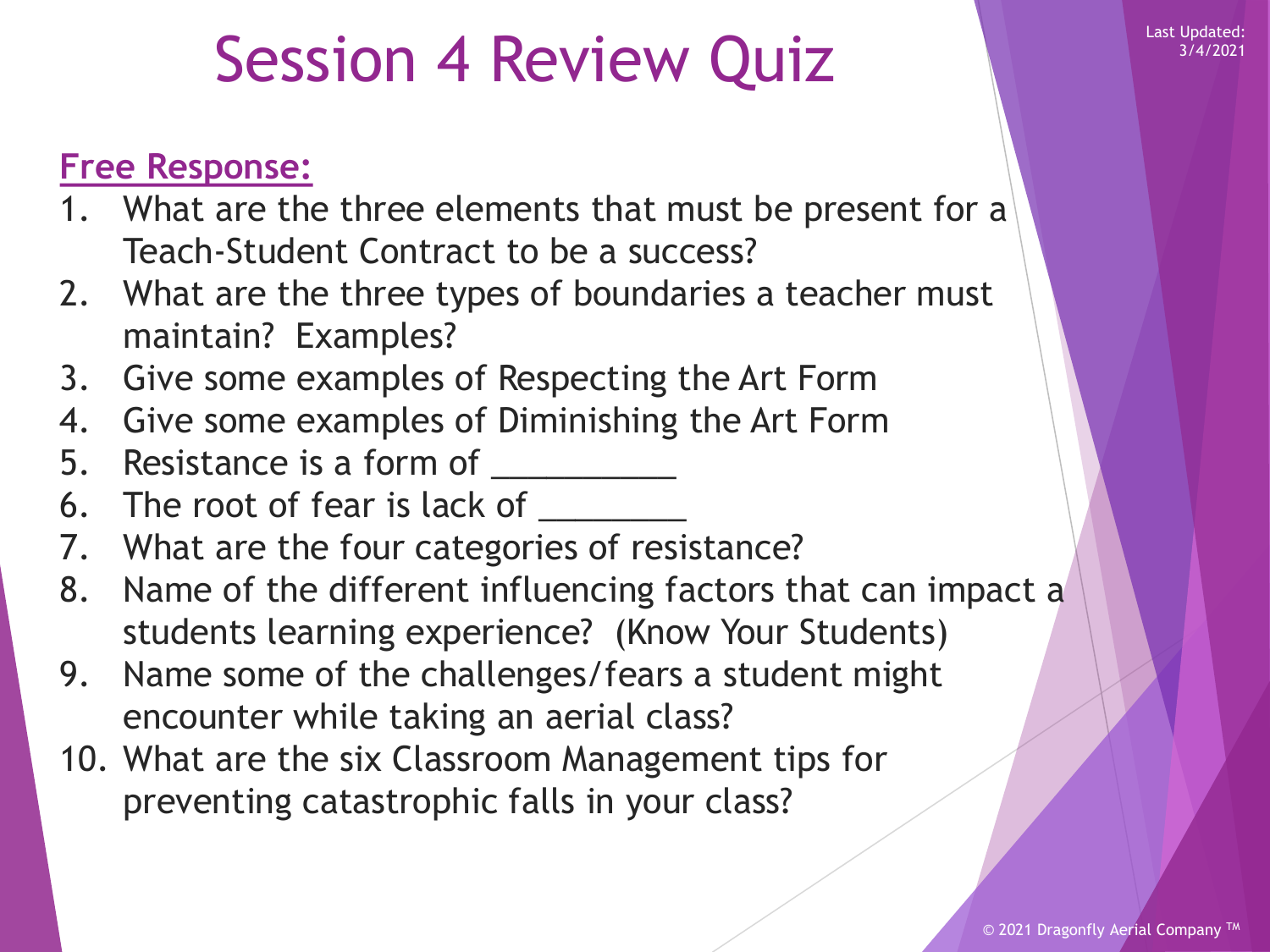# **Elements of Aerial Rigging**



1. Overhead Anchor Secure point to rig from: I-beam, truss,

or structural support

2. Software\*

Wrap-able material: spansets, slings, loops, webbing, and ropes

3. Hardware

Used to connect to the next rigging element: rescue 8's, carabiners, swivels, shackles, quick links, O-rings, etc

- 4. Apparatus
- 5. Aerialist

The only conscious element of the system and in charge of making all the decisions

6. Mats

Fall protection: panel mats, landing pads, foam pits. Depends on the type of training an aerialist intends to do Experience does not negate fall protection requirements!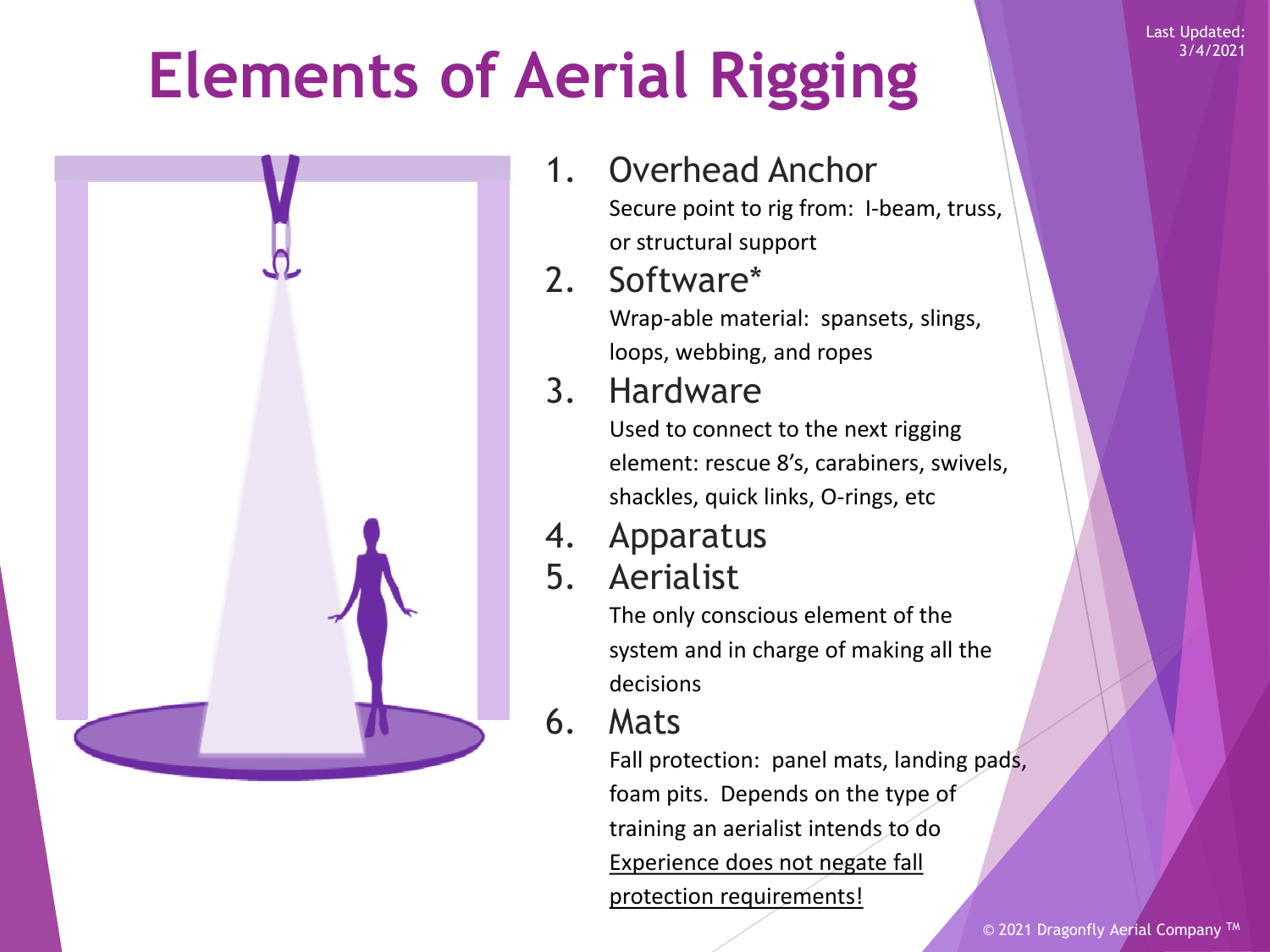## **Understanding the Aerialist: What do you really weigh?**

#### "It is not the fall that kills you, but the sudden stop at the end." -unknown

- The human body can only take 1800lbs of force before a person blacks out and has internal organ damage or failure, 2500lbs of force is fatal.
- The aerialist has the most control over the entire rigging system with the ability to change choreography to reduce the overall impact to the body and equipment!
- Shock Load: When an object in motion is met with and equal (or greater) opposite force, its motion is halted suddenly. The force of that sudden stop is the shock load.
- A shock load force is exerted on BOTH the object and whatever stops the object's fall.
	- You are the falling object
	- The rigging is what will stop your fall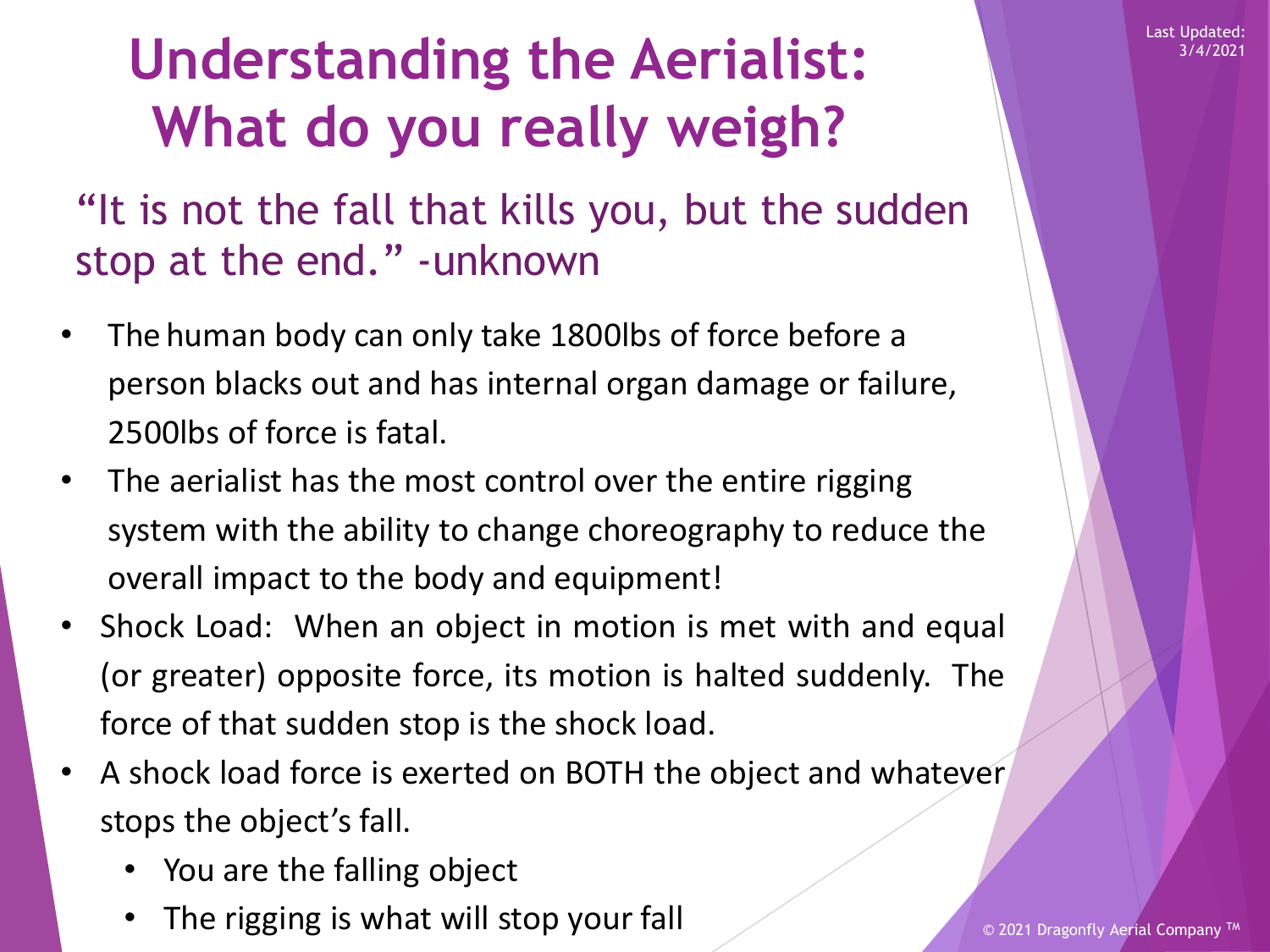# **Shock Load Formula**

Shock Load =  $W * \left[\begin{array}{c} D_f \\ D_s \end{array}\right] + 1$ 

- W = Weight of the object
- Df = Distance object is falling
- Ds = Distance required to stop the object from falling
	- The most difficult part to ascertain in the formula
	- Stopping distance includes lengthening in rigging, stretch in fabric, crash pads, engagement, and cushion of the flesh (thighs vs ankles)
- Example:

A 120-pound aerialist does a slack drop where the falling distance is 4 feet, and the stopping distance is 1 foot. How much shock load is created? What if the stopping distance is 6 inches?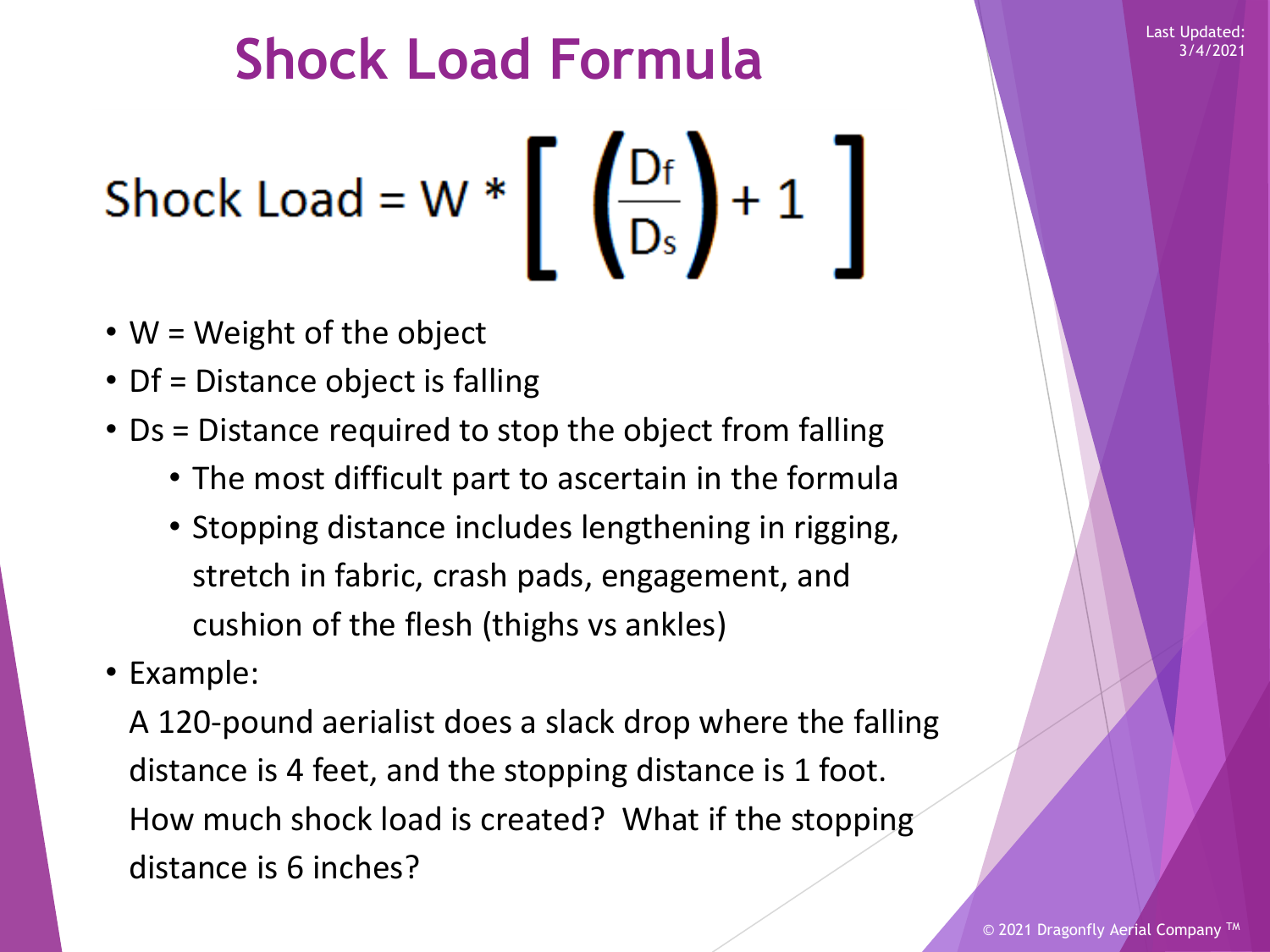## **Shock Load**

• Load Cells are devices that measure the force with greater accuracy than the formula can provide since estimating the stopping distance is difficult and often inaccurate



- Most sports require equipment that has experienced a shock load be retired
- How do aerialists safely train/perform if they aren't retiring their equipment after each use?

Last Updated: 3/4/2021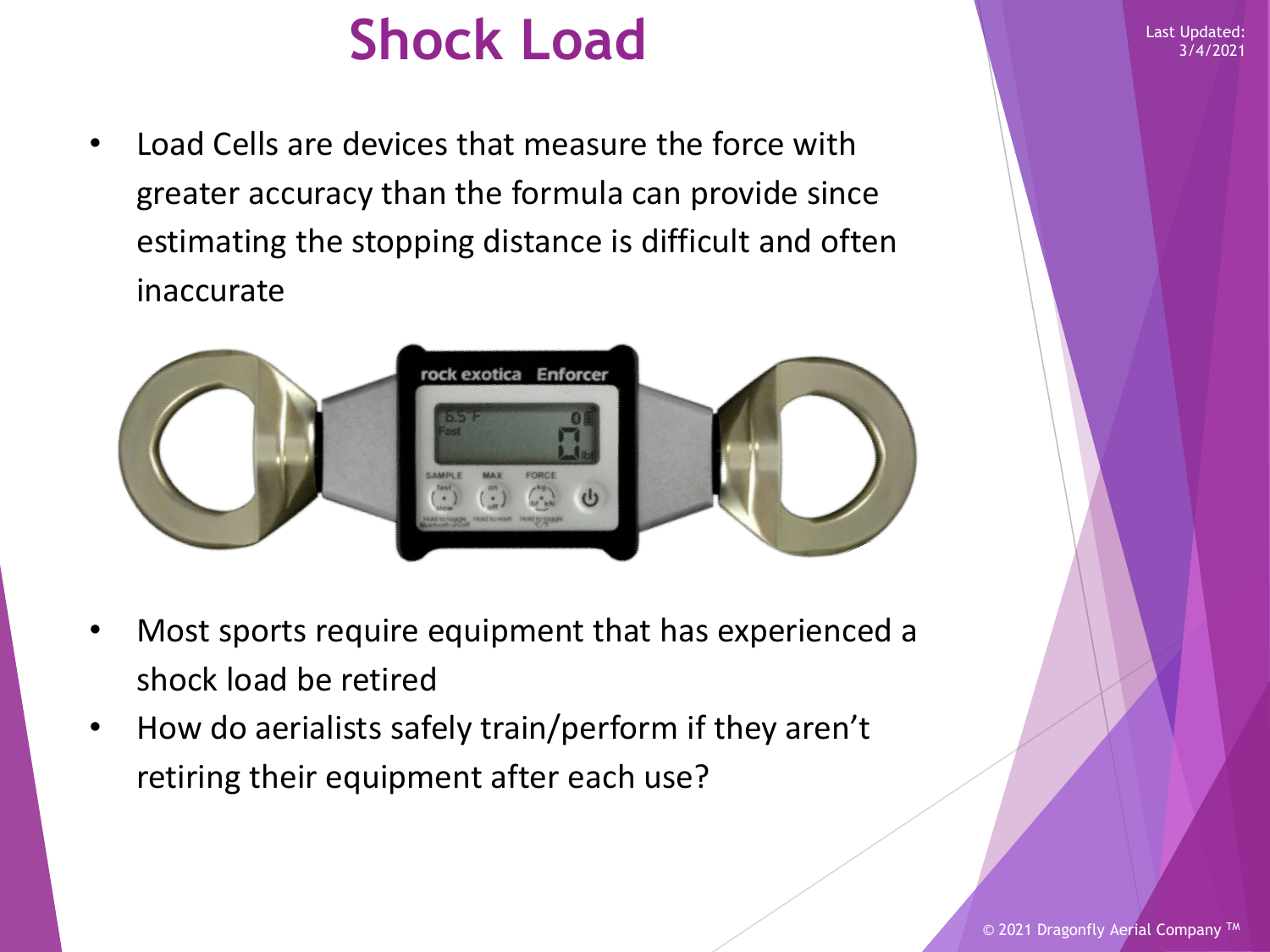# **How strong does it need to be?**

- Safety Ratios provide a cushion of capability
- 10 times the Static Load
	- The weight of the performer and the equipment
	- Ex: 120 pound aerialist and 5 pounds of equipment need at least 1,250lbs of support
- 6 times the Characteristic Load
	- The dynamic force/shock load created by the performer
	- Ex: Choreography includes a drop that registered 700 pounds on a load cell needs 4,200lbs of support
- 3 time the Peak Load
	- Maximum force the equipment will exert, safety mechanism for breaking motor lifts
	- Ex: Motor with a peak force of 1,200 pounds needs 3,600lbs of support

### *Of the three calculations, choose the BIGGEST!*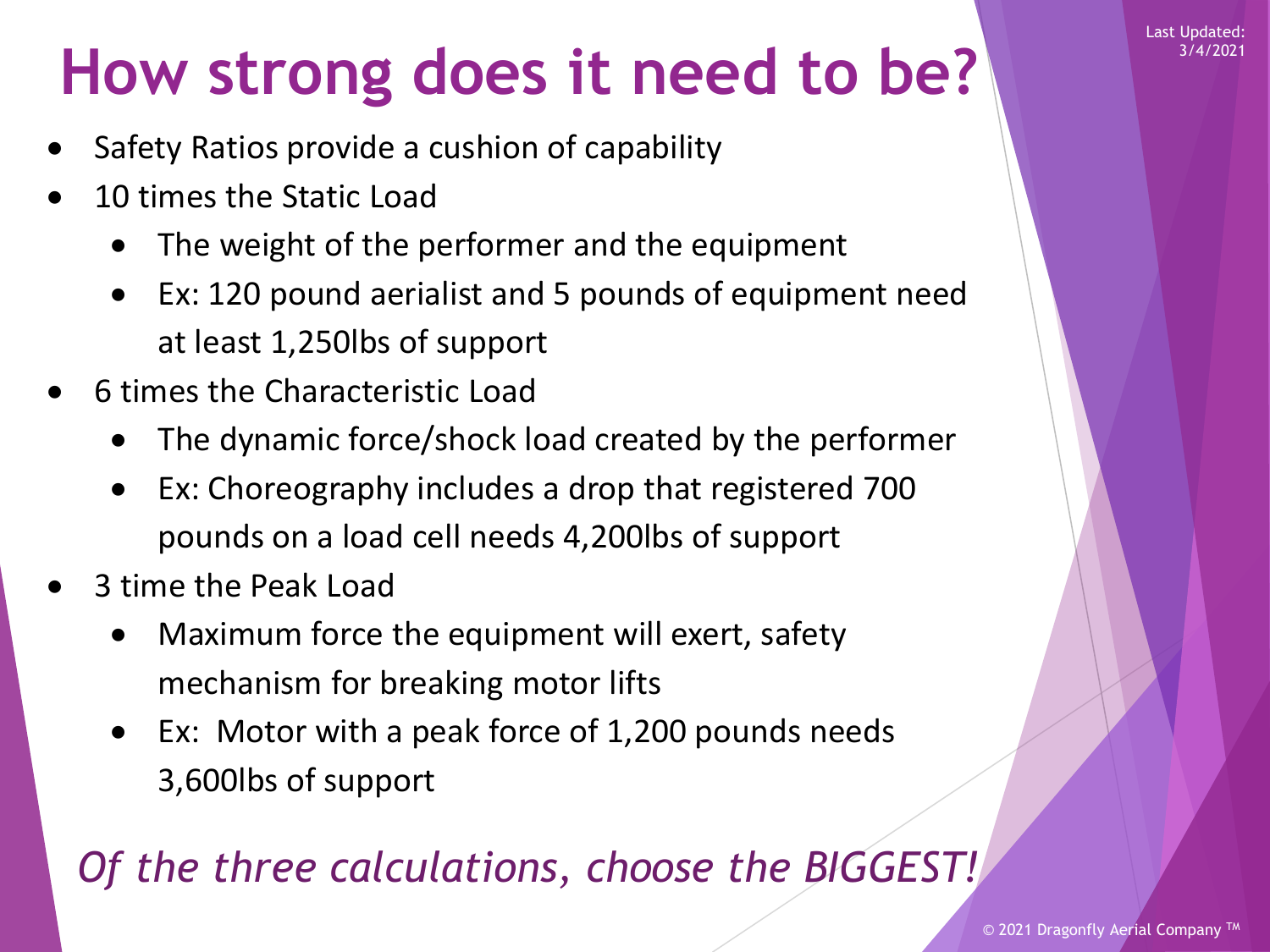## **Hardware**

- Use the information of how strong it needs to be to determine the rating you need when purchasing hardware
- All hardware used must have a rating from the manufacture, preferably stamped on the equipment
- Hardware Rating Information
	- kN: KiloNewton
		- Metric unit of force,  $1 \text{ kN} = \text{225}$  pounds
	- WLL: Working Load Limit
	- Design Factor: Safety Ratio determined by the manufacturer
	- MBS: Minimum Breaking Strength
		- $MBS = WIL \times DF$
- Circus standard: convert to working load to breaking strength
	- Nothing we use is designed for how we use it, makes WLL based on the manufacture's intentions misleading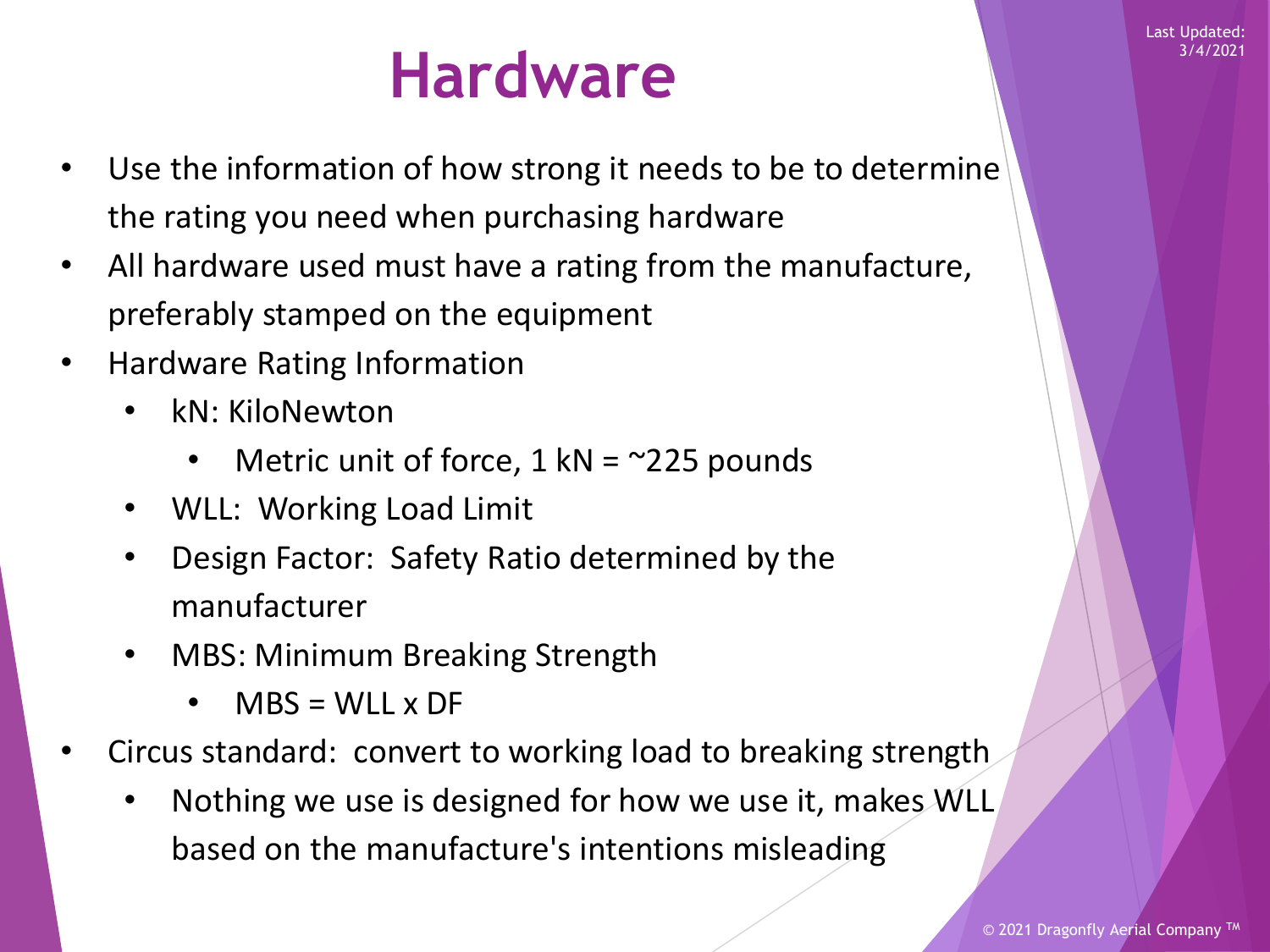# Rigging Equipment Industries

- Uses KiloNewtons to designate MBS/WLL
- **Carabiners**
- Rescue 8's
- **Swivels**
- Rope
- **Slings**
- Aluminum more common

## ANSI-Climbing Arena-Industrial

- Uses Tons/Pounds to designate MBS/WLL
- Shackles
- Quicklinks
- Chain
- **Spansets**
- Wire Rope
- Steel more common

## Activity: Hardware Handling

Last Updated: 3/4/2021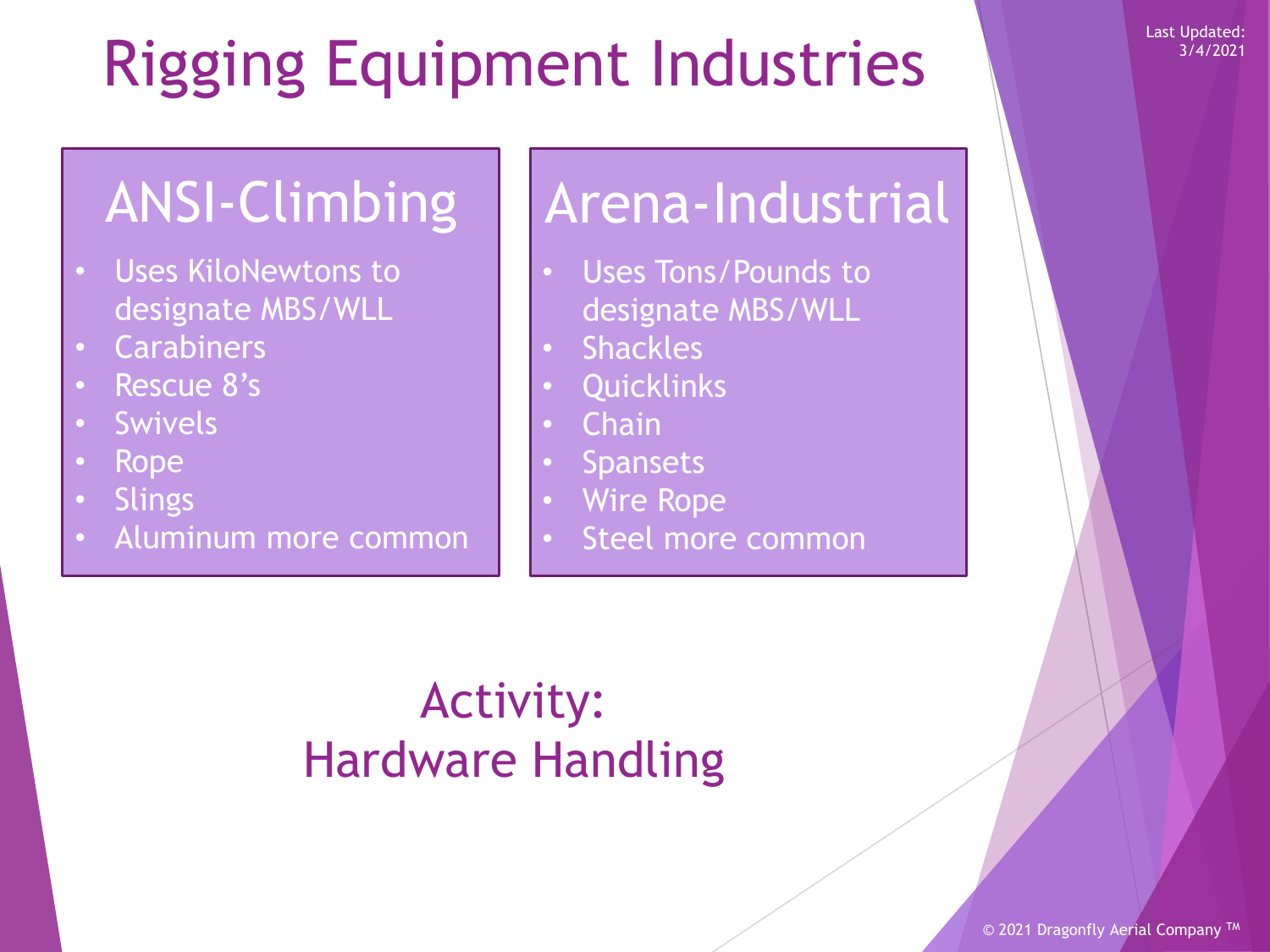# Metal Types

## Aluminum I Steel

- Very little deformation past yield point
- Stronger by weight
- Rust resistance
- Milled to shape

- Significant deformation past yield point
- Stronger by mass
- Abrasion resistant
- Forged to shape

- Combining metals is debated a lot in rigging but steel will wear down aluminum faster
- Deflection: the amount of stretch an item has under strain and will return to its original form
- Deformation: when an item cannot return to its original form
- Yield Point: the point at which an items shifts from deflection to deformation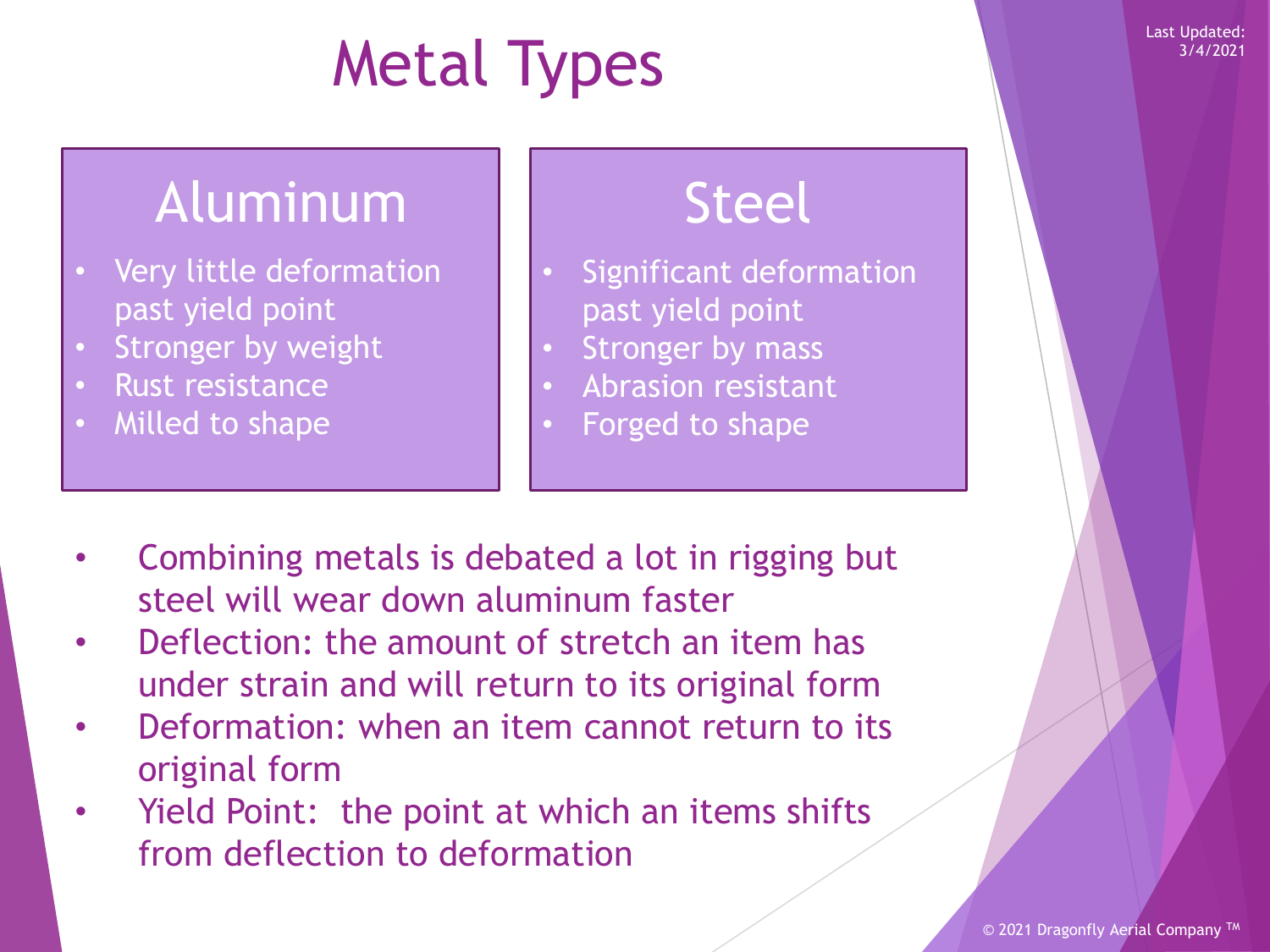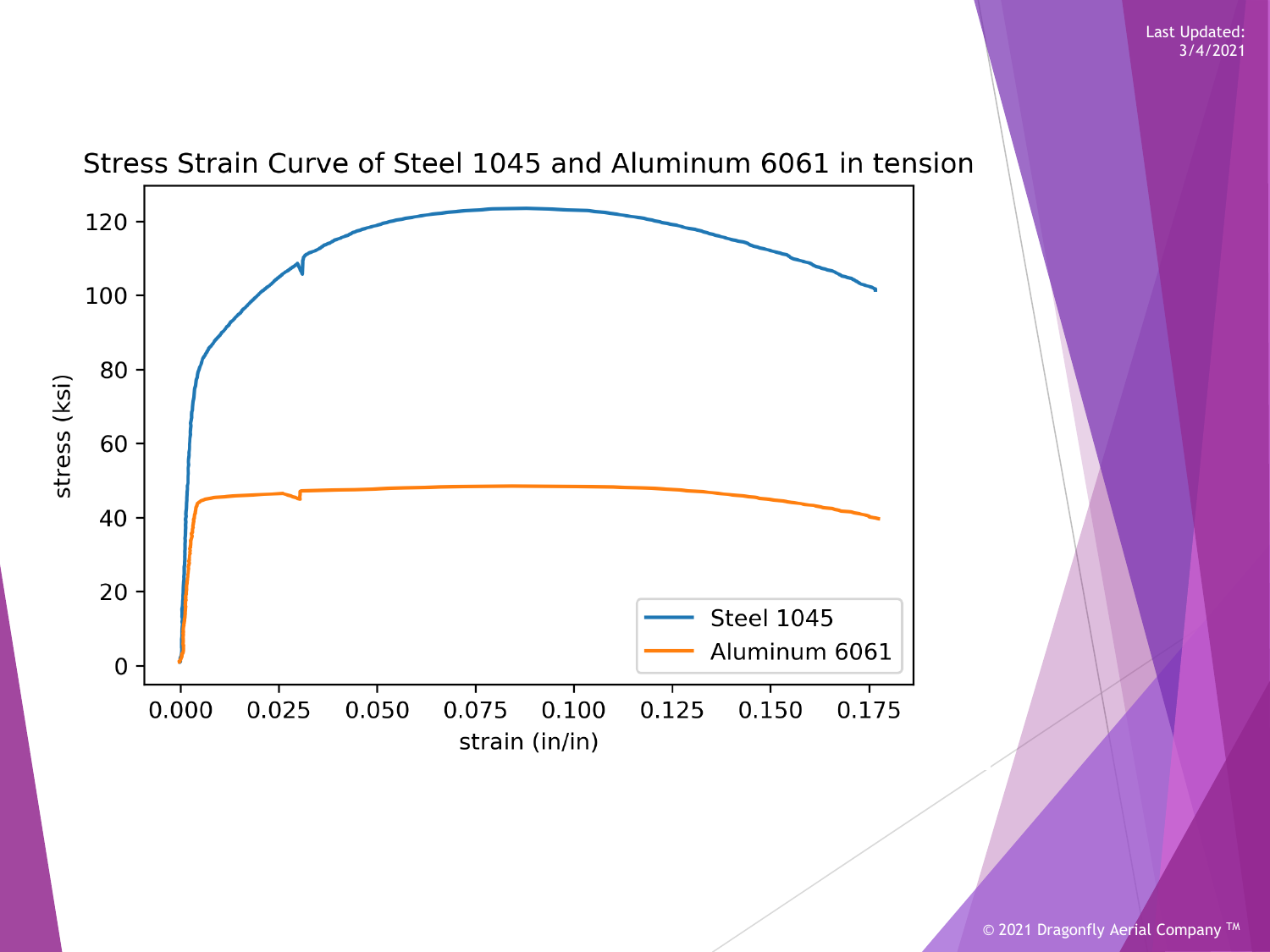# **Software**

- Rigging that is utilizes wraps and bends to create connecting points
- D:d Ratio

Comparing the diameter of the rope/sling to the diameter of what it is being wrapped around





- Wrapping around an object with a diameter that is too small will decrease the strength of the equipment being used
- Knots in ropes decrease the strength depending on the tightness of the bend in the knot

Last Updated: 3/5/2021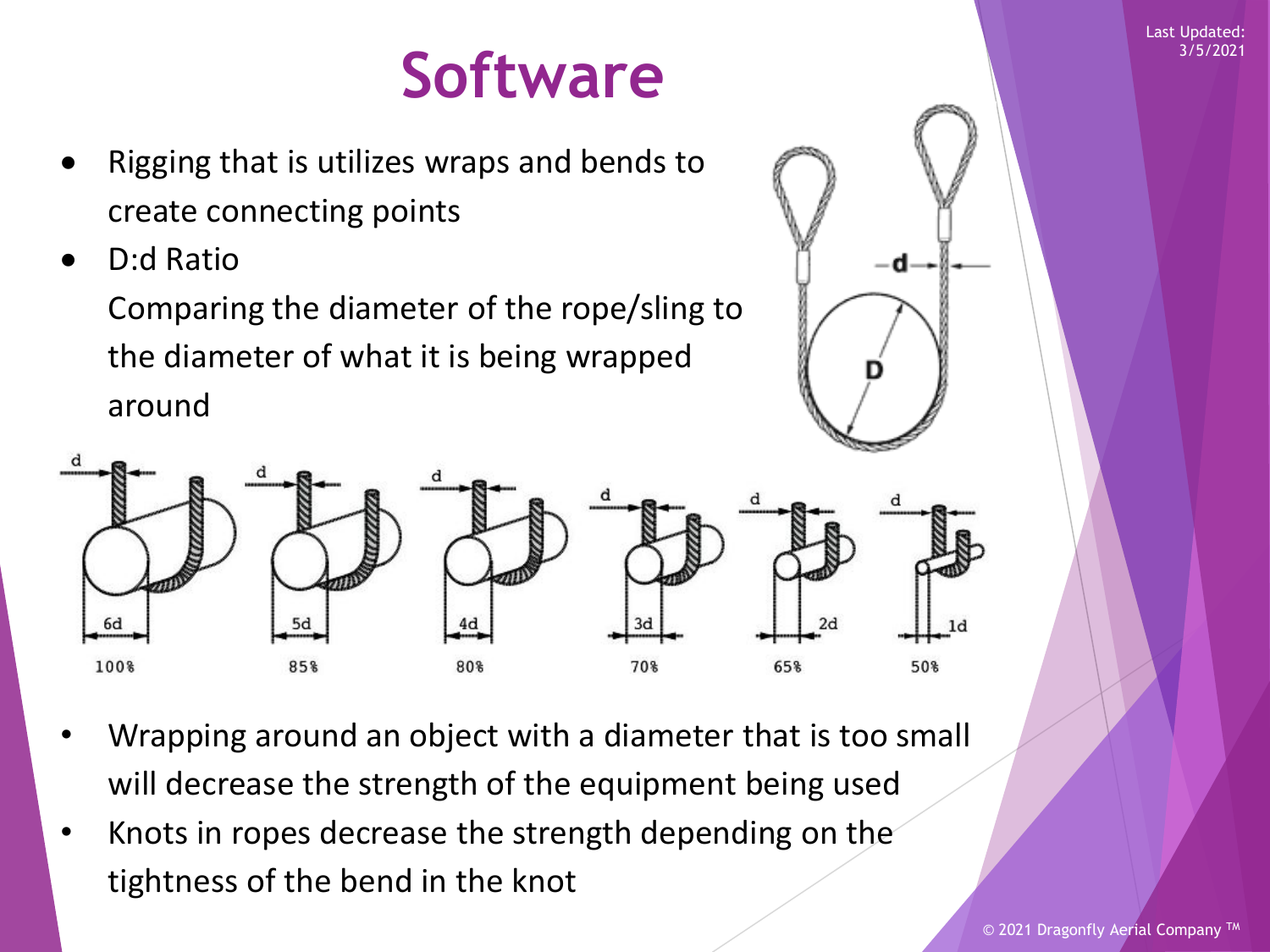

- Every wrap has it place in aerial rigging so long as it is intentional
- Baskets are the strongest
	- Basket strength can be undermined by bad bridling angles
	- What makes baskets the strongest of the three options?
- Chokes are the weakest
	- Choke strength can safely maintain height over a bad bridle
	- Why do you think the choke orientation is weaker than vertical orientation?

3/5/2021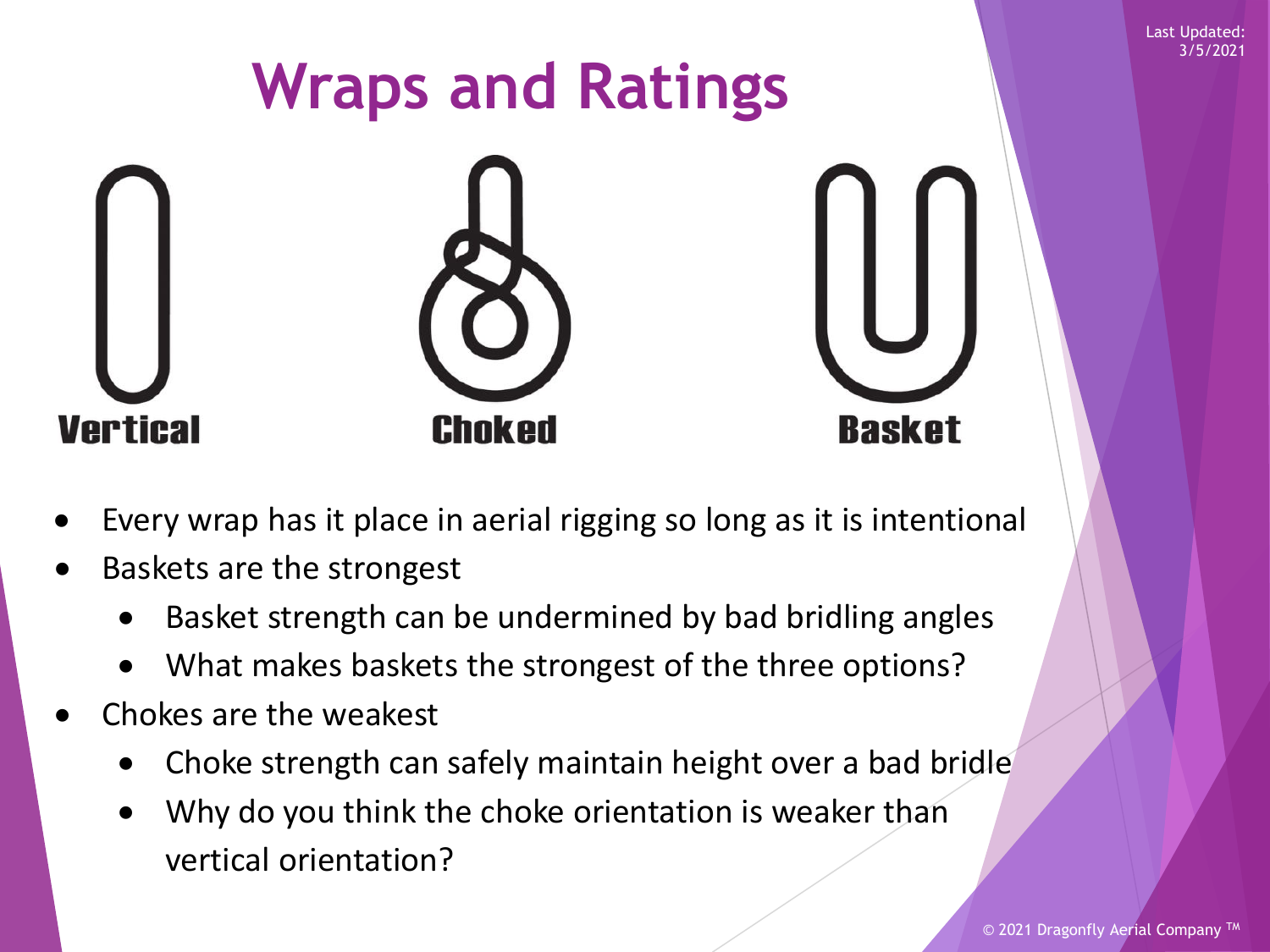## **Bridling**

#### ANCHOR FORCE AND LOAD RELATIONSHIPS



© 2021 Dragonfly Aerial Company<sup>TM</sup>

Last Updated: 3/5/2021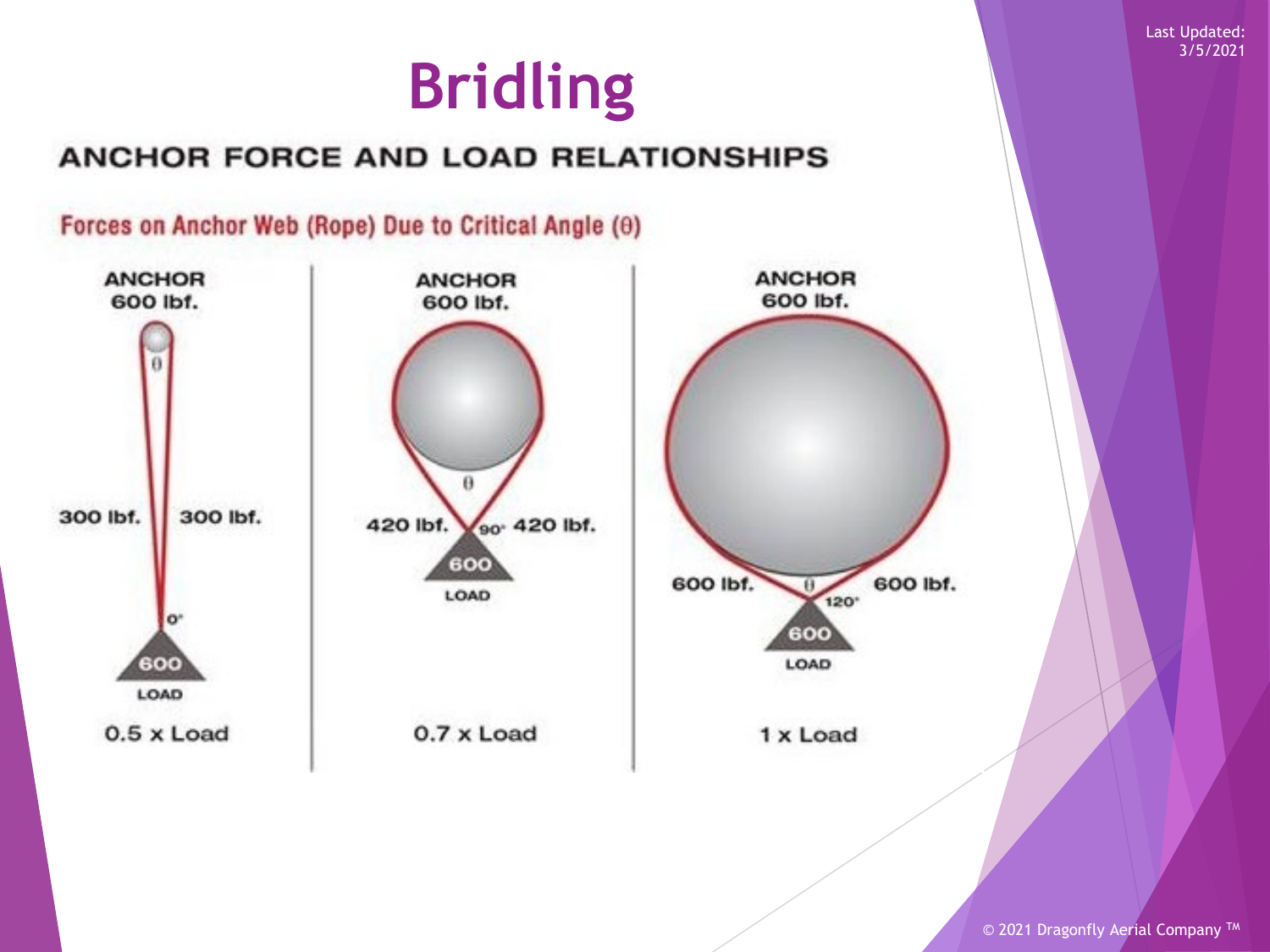# **Overhead Anchor**

*"For every action, there is an equal and opposite reaction."* -Newton's 3rd Law of Motion

- Factors with overhead anchors: height, length, location
	- Taller beams experience less deflection
	- Shorter beams experience less deflection
	- Rigging in the middle causes more deflection
	- Cantilevered Loads experience more deflection than Point Loads
- Load Path: the force as throughout the entire system
	- It is not just the anchor point, it is the entire pathway back to the ground